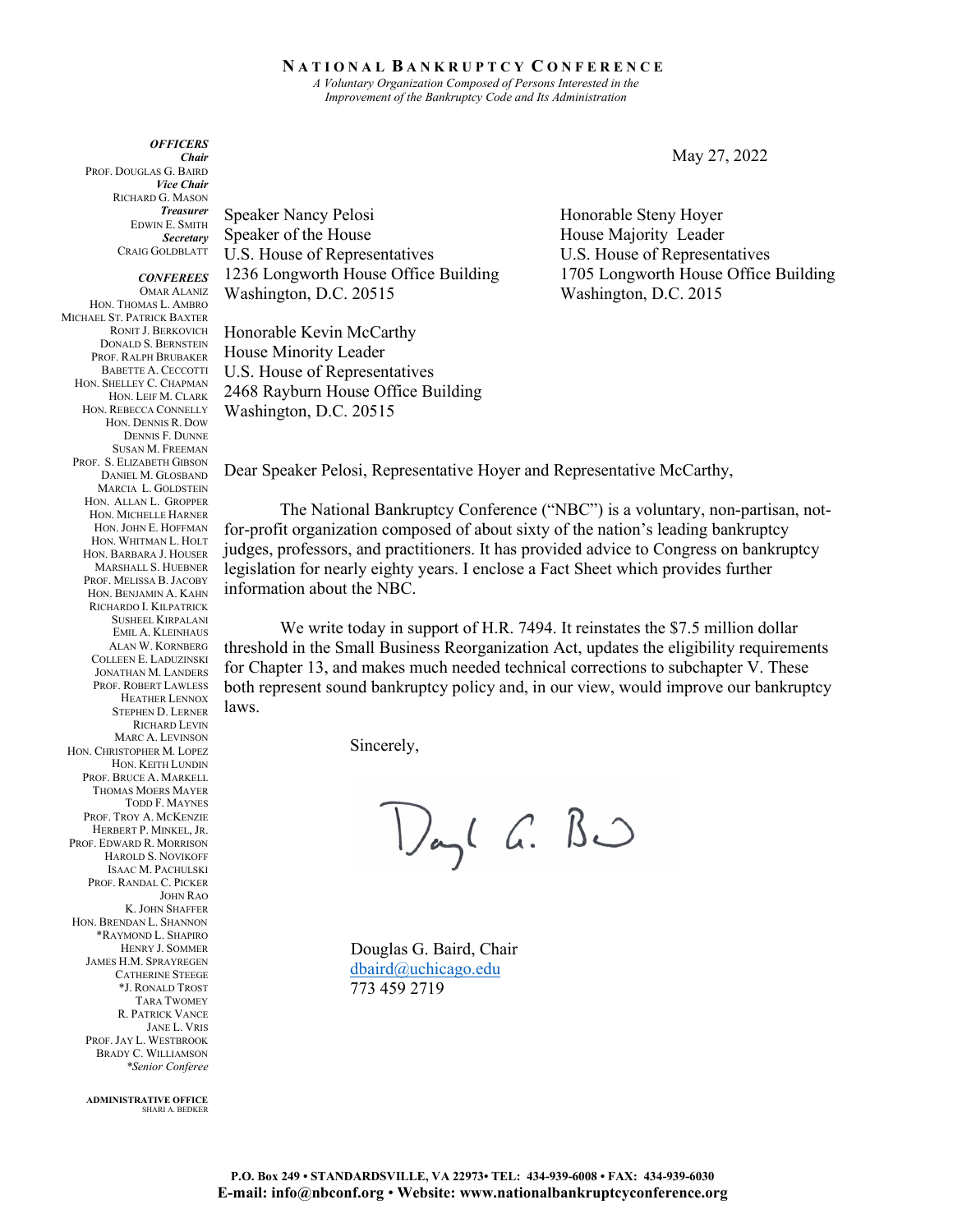*A non-profit, non-partisan, self-supporting organization of approximately sixty lawyers, law professors and bankruptcy judges who are leading scholars and practitioners in the field of bankruptcy law. Its primary purpose is to advise Congress on the operation of bankruptcy and related laws and any proposed changes to those laws.*

**History.** The National Bankruptcy Conference (NBC) was formed from a nucleus of the nation's leading bankruptcy scholars and practitioners, who gathered informally in the 1930's at the request of Congress to assist in the drafting of major Depression-era bankruptcy law amendments, ultimately resulting in the Chandler Act of 1938. The NBC was formalized in the 1940's and has been a resource to Congress on every significant piece of bankruptcy legislation since that time. Members of the NBC formed the core of the Commission on the Bankruptcy Laws of the United States, which in 1973 proposed the overhaul of our bankruptcy laws that led to enactment of the Bankruptcy Code in 1978, and were heavily involved in the work of the National Bankruptcy Review Commission (NBRC), whose 1997 report initiated the process that led to significant amendments to the Bankruptcy Code in 2005. Most recently, the Conference played a leading role in developing the Small Business Reorganization Act of 2019, Pub. L. 116-54.

**Current Members.** Membership in the NBC is by invitation only. Among the NBC's 60 active members are leading bankruptcy scholars at major law schools, as well as current and former judges from eleven different judicial districts and practitioners from leading law firms throughout the country who have been involved in most of the major corporate reorganization cases of the last three decades. The NBC includes leading consumer bankruptcy experts and experts on commercial, employment, pension, mass tort, and tax-related bankruptcy issues. It also includes former members of the congressional staff who participated in drafting the Bankruptcy Code as originally passed in 1978 and former members and staff of the NBRC. The current members of the NBC and their affiliations are set forth on the second page of this fact sheet.

**Policy Positions.** The Conference regularly takes substantive positions on issues implicating bankruptcy law and policy. It does not, however, take positions on behalf of any organization or interest group. Instead, the NBC seeks to reach a consensus of its members - who represent a broad spectrum of political and economic perspectives - based on their knowledge and experience as practitioners, judges, and scholars. The Conference's positions are considered in light of the stated goals of our bankruptcy system: debtor rehabilitation, equal treatment of similarly situated creditors, preservation of jobs, prevention of fraud and abuse, and economical insolvency administration. Conferees are always mindful of their mutual pledge to "leave their clients at the door" when they participate in the deliberations of the Conference.

**Technical and Advisory Services to Congress.** To facilitate the work of Congress, the NBC offers members of Congress, Congressional Committees and their staffs the services of its Conferees as non-partisan technical advisors. These services are offered without regard to any substantive positions the NBC may take on matters of bankruptcy law and policy.